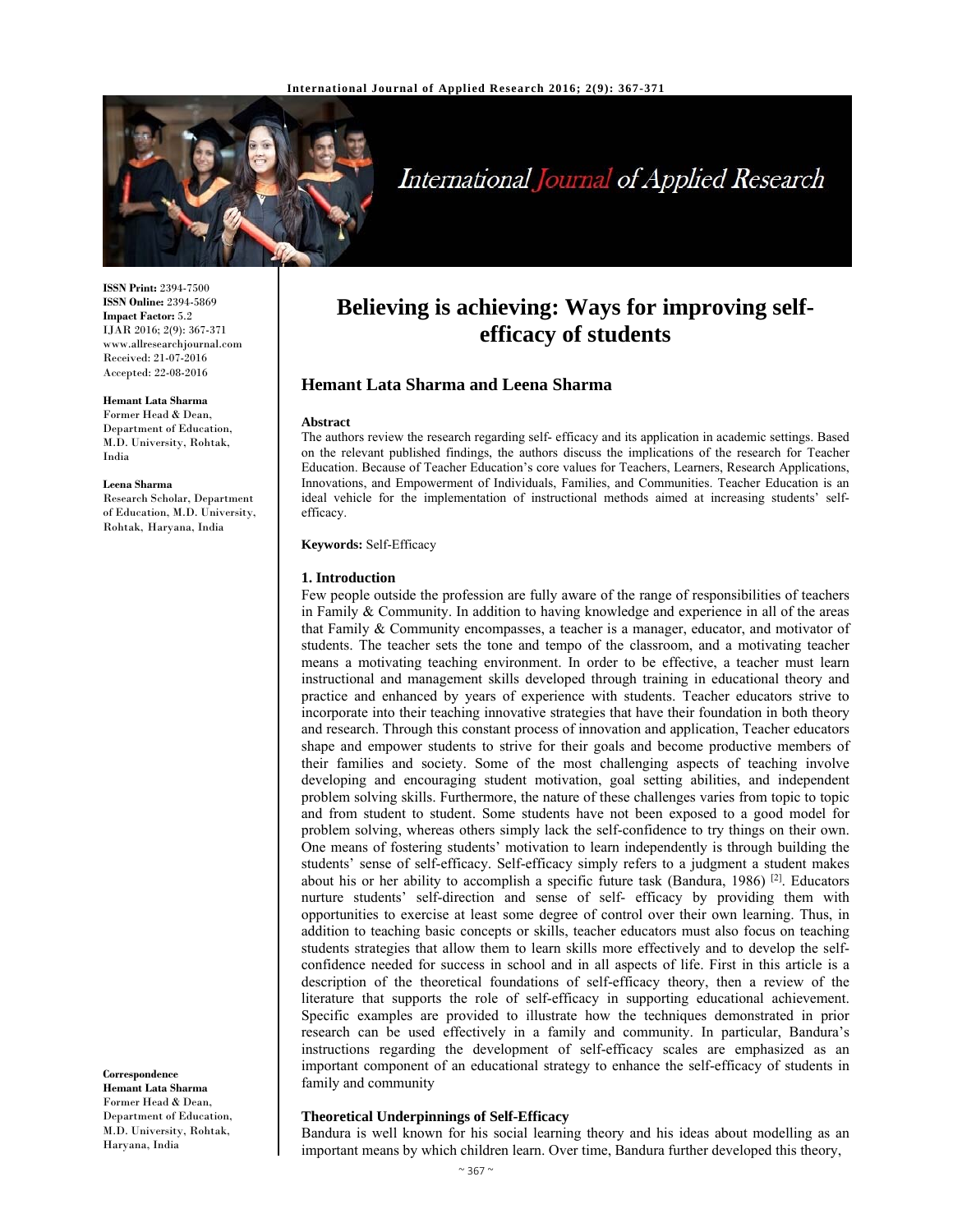Adding cognitive components such as motivation and selfregulation, ultimately renaming it social cognitive theory. In 1986 [2], Bandura added the self-efficacy component to his theory, which holds that people possess a "self system" that enables them to exercise control over their thoughts, feelings, and actions. This self system is comprised of cognitive and affective components including the ability to symbolize, learn from others, plan alternative strategies, regulate one's own behaviour, and engage in self-reflection. Bandura (1986, 1997) <sup>[2, 5]</sup> also proposed the concept of reciprocal determinism, which is essentially the notion that how learners interpret the results of their performance informs and alters their environments and self-beliefs, which in turn alters their subsequent performances. According to Bandura (1995)<sup>[4]</sup>, "People differ in the areas of life in which they cultivate their sense of efficacy….Teachers must have some knowledge of students' perceived strengths and weaknesses not simply in general learning, but in very specific learning tasks. The efficacy belief system is not a global trait but a differentiated set of self-beliefs linked to distinct realms of functioning" (p.1). Self-efficacy judgments are both task and situation specific; students use their judgments about their abilities in reference to a specific task or goal. Thus, having high self-efficacy in a specific area or domain does not imply that a person will have high self-efficacy in a different domain. For example, a student in a food preparation skills class who is learning to make emulsions may attempt to make vinaigrette and experience little difficulty. This same student may nevertheless have difficulty acquiring another similar skill—making mayonnaise, for example. The point is that the teacher should not make generalizations about students' sense of self-efficacy across situations; a student's sense of selfefficacy is likely to vary from one situation to the next, even when those situations seem similar in some regard. Selfefficacy beliefs are developed by four sources: mastery experience, vicarious experience, verbal persuasion, and physiological state (Alderman, 1999; Bandura, 1986; Dweck  $\&$  Leggett, 1988) [1, 2, 10]. Mastery experience, the most influential, refers to the student's subjective evaluation of his or her past experience with regard to a particular task or skill. Mastery experience leads to two possible outcomes that influence self-efficacy: the perception of success or the perception of failure. An outcome perceived by a student to be a success brings about a greater sense of self-efficacy. The outcome believed to be a failure lowers it. This is a powerful determinant of future success, especially "…if failure occurs early in the learning experience unless it is attributed to an internal-unstable factor, such as lack of effort" (Alderman, 1999, p.57)<sup>[1]</sup>. According to Bandura  $(1986, 1997)$  <sup>[2, 5]</sup>, a person's attributions about his performance are related to his motivation to achieve. There are three attributional dimensions that influence a person's success or failure in learning:

- Locus of Control (Internal vs. External causes),
- Stability (long-term vs. short-term effects), and
- Controllability (controllable vs. uncontrollable).

The locus of control dimension refers to beliefs about whether a given outcome was caused by the individual or by some external factor outside of his control. For example, some students attribute their failure on exams to luck. Other students believe that factors such as effort or their level of knowledge of a particular area are responsible for their

grades. Thus, students in the latter group will try harder if they are dissatisfied with their performance. The stability dimension refers to a cause being attributed to either temporary (unstable) or permanent (stable) factors that lead to positive or negative results. For example, a student may attribute poor performance to an illness that came on suddenly before an exam. On the other hand, another student might attribute poor performance to factors that the student perceives as beyond his or her control. Some will say that the task is just too difficult, for example, which can actually lead to a decrease in the student's efforts to improve his or her performance on that task. The third dimension, controllability, refers to whether or not a person feels that he has control over a given outcome. Research has demonstrated that perceptions of control can influence learning. For example, a student who attributes failure to uncontrollable factors may decide that the teacher creates biased and confusing exam questions that are designed to promote student failure; thus, expending a great deal of effort would be a waste of time. On the other hand, a student who attributes success to controllable factors might decide that his or her performance was due to methods of studying, and would be more likely to feel motivated to change. Teacher Educators nurture students' self- direction and sense of self- efficacy by providing them with opportunities to exercise some control over their own learning.

Vicarious experience, or the observing of others performing a task, is the second type of experience affecting selfefficacy beliefs. According to Bandura  $(1986)$  <sup>[2]</sup>, "…observing that others perceived to be similarly competent fail despite high effort lowers observers' judgments of their own capabilities and undermines their efforts" (p. 399). Even though the effect of this type of experience is not as strong as the mastery experience, it can be a useful educational tool. For example, some factors may make students more sensitive to the influence of vicarious experience such as:

- a) Uncertainty about one's capabilities;
- b) Lack of prior experience with a subject; and
- c) The criteria by which the ability is evaluated.

"Because most performances are evaluated in terms of social criteria, social comparative information figures prominently into self-efficacy appraisals" (Bandura, 1997, p. 399) [5]. Many times, students express relief when they know they are not the only ones who are having difficulty with a given skill or concept. Vicarious learning can be especially effective when the person demonstrating is a peer or coping model to which the student can relate (Bandura).To be a good coping model, of course, the peer must be at least somewhat more skilled at the specific task. For example, if a student feels uncertain about his ability to use a knife correctly, another student in the class who has succeeded at this task could demonstrate the steps he went through in learning to use knives correctly. Verbal persuasions or verbal judgments are comments by significant others that develop beliefs in self-efficacy (Bandura, 1986; Alderman, 1999) [2, 1]. Bandura believed that verbal persuasion "can contribute to successful performance if the heightened appraisal is within realistic bounds" (p. 400). Negative comments are more effective in lowering self-efficacy than positive comments are in increasing self-efficacy (Alderman, 1999)<sup>[1]</sup>. When giving students feedback; teachers often concentrate on the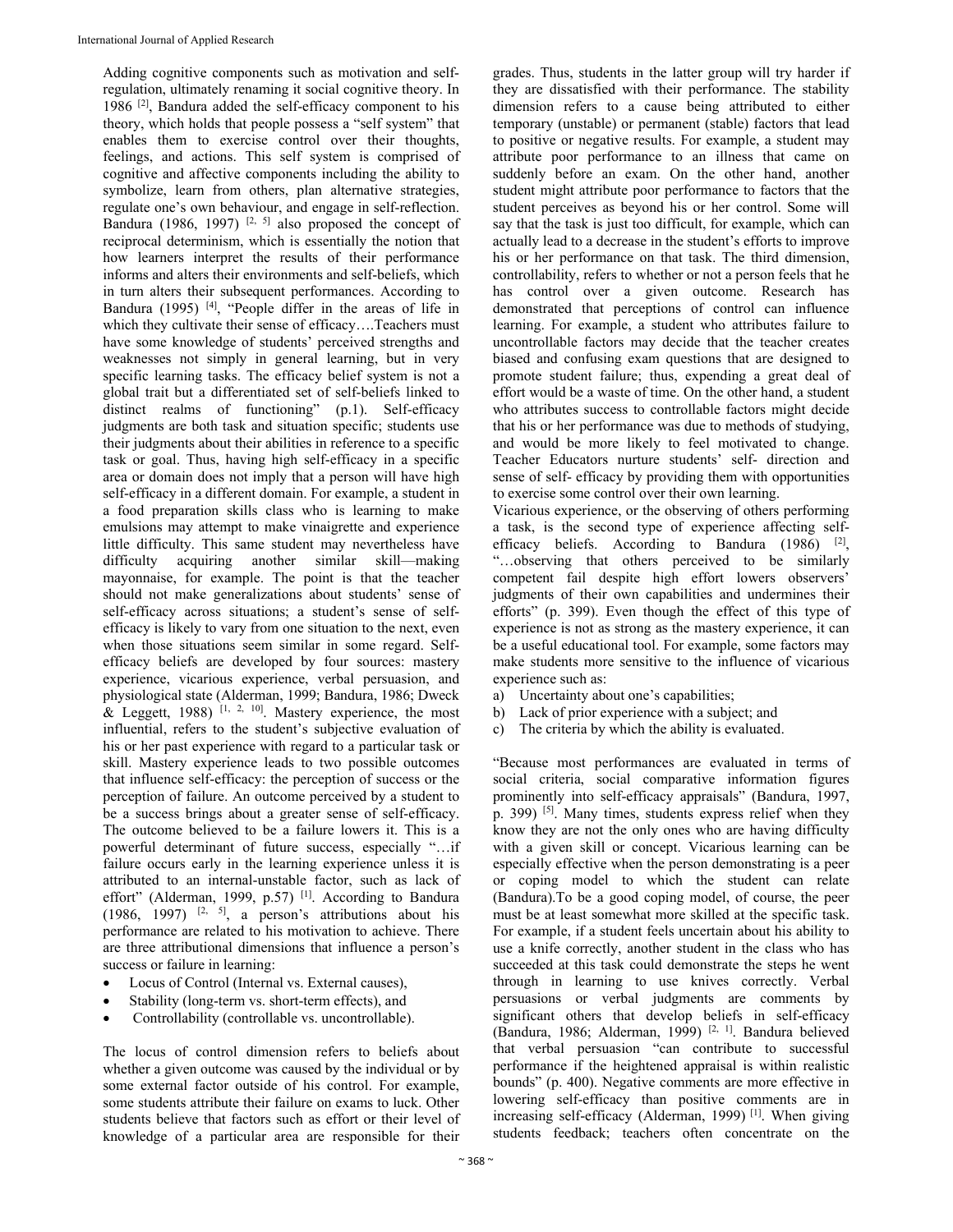students' weaknesses in order to justify the points deducted from their grades. Doing so can result in students feeling negatively about their ability to perform a given task. A better way to motivate students is to point out the areas where progress has been made, and then give students clear, concrete feedback about what they need to do to continue this improvement and ultimately conquer the skill they are attempting to learn. A learner's physiological state can also affect self-efficacy; for example, anxiety, fear, fatigue, or pain can all affect self-efficacy beliefs (Bandura, 1997) [5]. Anxiety in particular can interfere with self- efficacy, ultimately interfering with a student's performance. A student with severe test anxiety, for example, may be attentive in class and study diligently, but nevertheless perform poorly on in- class examinations. Anything a teacher can do to lower anxiety about evaluations of student performance could help to raise the students' sense of selfefficacy and thus improve their concentration and performance. Recommending study groups, sharing personal learning and test- taking strategies and recommending methods of relaxation are just a few examples of ways that teachers can directly influence their students' anxiety. Teachers can also attempt to create a friendly and non-threatening classroom environment that helps students to feel generally more relaxed.

# **Research Findings (Self-Efficacy and Learning)**

The importance of Bandura's self-efficacy concept for education is clear. The judgments a person may make about his or her abilities can lead a person to decide which activities to try or not to try, how much effort to give, or how persistent he or she will be when challenged. Highly efficacious students set higher goals, try harder to reach their goals, improve upon existing efficacy as they make progress, use critical thinking skills and strategies, and do not give up as easily (Bandura & Schunk, 1981; Bouffard-Bouchard, 1990; Lent)  $[6, 8]$ . Thus, the highly efficacious student is more likely to succeed. It has been about two decades since Bandura first introduced the concept of selfefficacy and described its importance as a component of social cognitive theory. Thus, the research on self-efficacy is relatively new. Recently, there has been increasing attention in educational research on the implications of self-efficacy for education. The results of the research on self-efficacy affirm the importance of having high self-efficacy when faced with new and challenging skills (Bandura, 1995; Bandura & Schunk, 1981; Schunk & Hanson, 1985) [6]. For example, Bouffard- Bouchard, Parent, and Larivee (1991) found that students with high self-efficacy engaged in more effective self-regulatory strategies. This study also supported Bandura's contention that self-efficacy enhances students' persistence, and ultimately their memory performance. Zimmerman, Bandura, and Martinez-Pons (1992) used path analysis to show that self-efficacy improves students' performance directly and indirectly; not only do students' with high self-efficacy perform better academically, but they also set higher academic goals for themselves. Strategies to Improve Students' Self-Efficacy Researchers typically have assessed self-efficacy beliefs by asking students to report the level, generality, and strength of their confidence in their ability to accomplish a task or learn a skill. Studies regarding the relationship between selfefficacy and academic performance have been conducted in the areas of mathematics (Hackett & Betz, 1989)  $[15]$ ,

reading and writing tasks, and the use self-regulatory strategies (Bandura, 1989)<sup>[2]</sup>. Other tests of self-efficacy in academic settings include assessments of students' expected performance in a given subject (Meece, Wigfield, & Eccles, 1990) and whether students believe that they are good at a given academic subject (Marsh, 1990; Meece, Wigfield, & Eccles) <sup>[16]</sup>. If one accepts that students' self-efficacy is related to their academic performance, then the question remains: What educational practices enhance students' selfefficacy? Alderman  $(1999)$ <sup>[1]</sup> discussed strategies that can build up students' self-efficacy towards learning. Some of these strategies include modelling, sharing of self-efficacy stories, constructive feedback, goal setting, rewards, and estimating student self-efficacy by using a scale.

# **Modelling**

Modelling refers to the process of demonstrating and describing the process of mastering a new skill to a novice. Modelling is effective in increasing self-efficacy because it can provide explicit information about how to acquire a skill and can raise the student's expectation that he can master the skill (Schunk, 1989, 1991). There are two types of models that can be used in a classroom situation to enhance the student's sense of self-efficacy: mastery and coping models. Mastery and coping models are both good models to observe, and both should be used in the classroom when the opportunity presents itself. A mastery model is someone who is an expert at the task. A coping model would be someone who may still have some difficulty with the task but can teach and demonstrate the task successfully to someone who is just acquiring the skill. Both peers and teachers can serve as mastery or coping models. In order to raise students' self- efficacy, many researchers believe that doing the task with a more capable peer can lead to task accomplishment (Alderman, 1999)<sup>[1]</sup>. Often, peers are more able to assess what sort of explanation another student would best understand. Many teachers who are "expert" in their field have difficulty relating to the point of view of a novice, and thus have a more difficult time explaining concepts in terms that the students can understand. Small group projects in which students help guide each other through a complex task are therefore a desirable strategy to enhance the students' sense of self-efficacy (Schmuck & Schmuck, 1992).

# **Feedback**

Teachers should always make an effort to give students clearly defined assignments and clearly articulated constructive feedback (Schraw, Dunkle, & Bendixen, 1995). Giving the student clear and constructive feedback may be the most over-looked strategy that an instructor can utilize (Schraw & Brooks, 2001). For example, if a student needs more practice with one topic, an instructor can point out that the student did a fine job selecting a variety of topics, but this topic should be more uniform. The teacher can make these instructions clearer by either demonstrating the skill or having another more skilled student demonstrate for the student.

# **Goal setting**

When setting goals, make sure that they are proximal and not distal to insure students' success in reaching them. Proximal goals are goals that one can easily reach but are still challenging. For example, a teacher who is attempting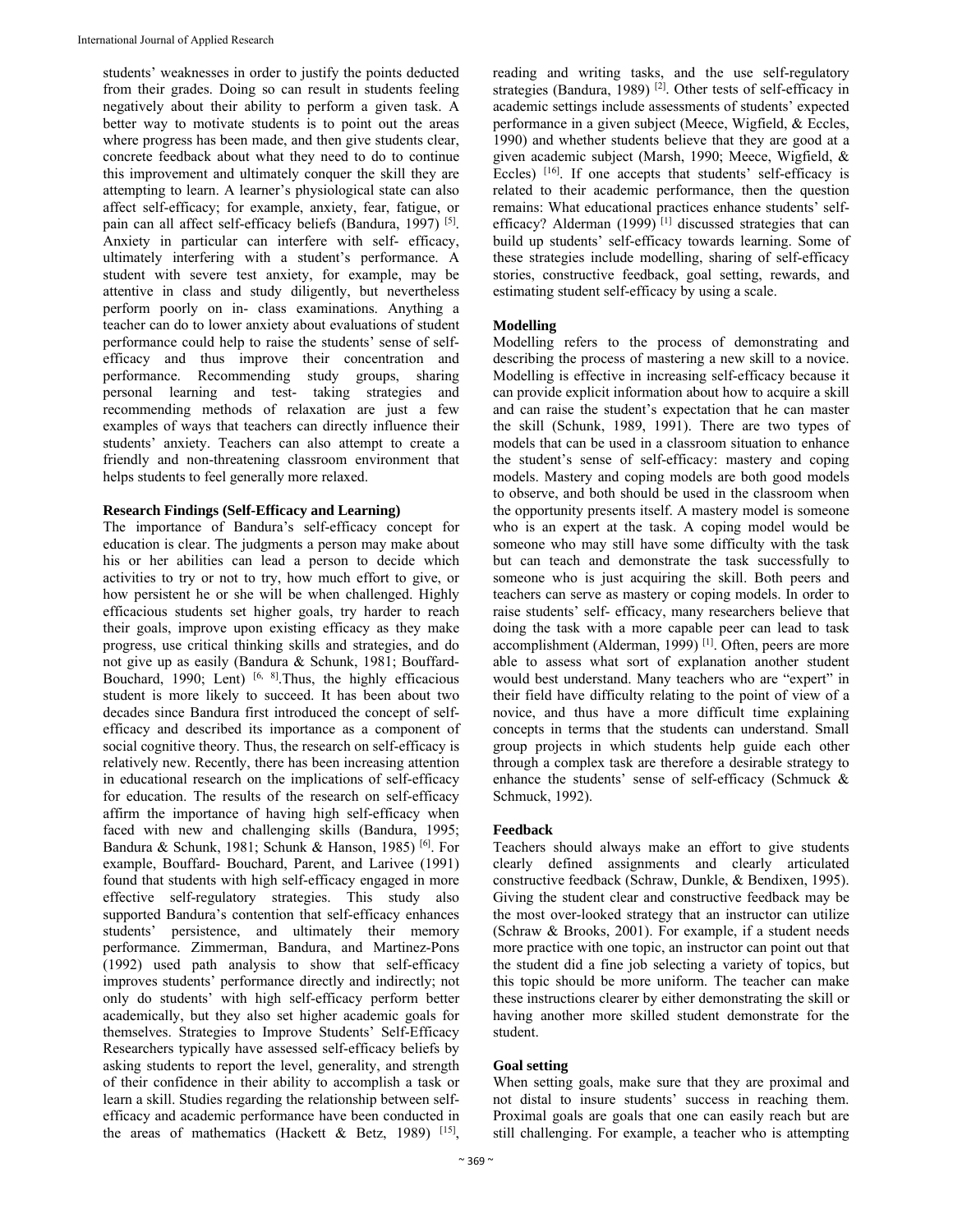to teach, it may want to take the students through the steps one by one, guiding them along as they work. Simply running through the list of steps and telling them what the end goal should be is not enough for many students, and can lead to frustration and disappointment. Giving instructions should serve as a road map to success. Goal setting can be applied to other, more general goals, such as enhancing a student's problem solving skills. A teacher can accomplish this using several methods. First, it is important to discuss the importance of self-reflection and the role it plays in selfregulated learning (O'Neil & Abedi, 1996) <sup>[17]</sup>. A teacher may also attempt to enhance a student's self-knowledge through encouraging or requiring scrupulous documentation of study strategies over time. Such documentation could become part of the student's routine class activities or outof-class assignments, and may include notes regarding the relative effectiveness of learning strategies. This can lead to enhance regulatory skills in the student, who will see that some strategies are more effective than others in attaining specific, clearly defined academic goals. This can lead to a greater feeling of self-efficacy that comes from enhanced regulatory skills; self-regulatory skills tend to generalize to other learning situations (Schraw, 1998).

# **Rewards**

Rewarding students is another method that has been used to increase self-efficacy. It should be cautioned, however, that this method of raising students' self-efficacy is considered to be the least effective (Alderman, 1999) [1]. Allowing the students to take home something that they have created to share with friends and family is a reward for the students and shows appreciation for their hard work. Rewards can also involve praise or enjoyable in-class assignments. Rewards are best used on a group basis, rather than on an individual basis. Rewarding students as a group will help to ensure a more cooperative atmosphere, which is essential if peers are to serve as effective models.

#### **Self-Efficacy Assessment**

It is important that the teacher first assess all the students by administering a task-specific self-efficacy questionnaire at the beginning of the semester or course. Such information will allow the teacher to tailor strategies to meet the needs of the individual students. Bandura's (1995) [4] guide for constructing self-efficacy scales was used as a basis for the scale shown in Figure 1 for students learning food preparation skills. The domains assessed in this scale are specific to the goals of the particular course. According to Bandura, the construction of sound efficacy scales relies on a good conceptual analysis of the relevant domain of functioning. In short, self- efficacy scales must be tailored to activity domains and assess the multifaceted ways in which efficacy beliefs operate within the selected activity domain. Scales of perceived self-efficacy must be tailored to the particular domain of function that is the object of interest.

# **Conclusion**

Among the many goals that family and community share are promoting a positive self-image, developing personal and career skills, enhancing communication skills such as conflict resolution, and acquiring related "real life" skills such as budgeting and financial literacy. Because of its mission and the nature of the discipline, Teacher educators are uniquely prepared to help students enhance their sense of self-efficacy. Research on the effects of domain specific

feelings of self- efficacy supports the notion that high selfefficacy promotes student learning (Pajares, 1996) [18]. Students who have a higher level of self-efficacy should be better able to learn new skills and concepts needed to succeed. Family and consumer sciences classrooms often involve the continuous bombardment of new concepts, skills, and procedures that a student must learn in order to be successful in the profession. Students must have the confidence necessary to cope and problem solve in the classroom and in all other aspects of life. Through goalsetting, feedback, modelling, rewards, and self-efficacy assessments, family and consumer sciences can empower students to become more independent learners as future professionals that embody the discipline's core values.

#### **References**

- 1. Alderman MK. Motivation for achievement: Possibilities for teaching and learning, 1999.
- 2. Bandura A. Social foundations of thought and action: A social cognitive theory. Englewood Cliffs, NJ: Prentice Hall, 1986.
- 3. Bandura A. Human agency in social cognitive theory. American Psychologist, 1989; 44:1175-1184.
- 4. Bandura A. Guide for constructing self-efficacy scales, 1995. Retrieved March 20, 2001, from http://www.emory.edu/EDUCATION/ mfp/bguide.html
- 5. Bandura A. Self-efficacy the exercise of control. New York: Freeman, 1997.
- 6. Bandura A, Schunk DH. Cultivating competence, selfefficacy, and intrinsic interest through proximal selfmotivation. Journal of Personality and Social Psychology. 1981; 41:586-598.
- 7. Betz N, Schifano R, Kaplan A. Relationships among measures of perceived self-efficacy with respect to basic domains of vocational activity. Journal of Career Assessment. 1999; 7:213-226
- 8. Bouffard-Bouchard T. Influence of self-efficacy on performance in a cognitive task. Journal of Social Psychology. 1990; 130:353-363.
- 9. Duran D. A retrospective study of academic resilience in successful Latino students from a rural California community. Dissertation Abstracts International. 2000;  $61(1-A):96.$
- 10. Dweck CS, Leggett EL. A social cognitive approach to motivation and personality. Psychological Review, 1988; 95:256-273.
- 11. Fall M, McLeod EH. Identifying and assisting children with low self-efficacy. Professional School Counseling, 2001; 4:334-341.
- 12. Fan C, Mak AS. Measuring social self- efficacy in a culturally diverse student population. Social Behavior and Personality, 1998; 26:131-144.
- 13. Goddard RD. Collective efficacy: a neglected construct in the study of schools and student achievement. Journal of Educational Psychology. 2001; 93:467-476.
- 14. Goddard RD. A theoretical and empirical analysis of the measurement of collective efficacy: The development of a short form. Educational & Psychological Measurement, 2002; 62:97-110.
- 15. Hackett G, Betz NE. An exploration of the mathematics self-efficacy/ mathematics performance correspondence. Journal for Research in Mathematics Education. 1989; 20:261-273.
- 16. Meece JL, Wigfield A, Eccles JS. Predictors of math anxiety and its influence on young adolescents' course